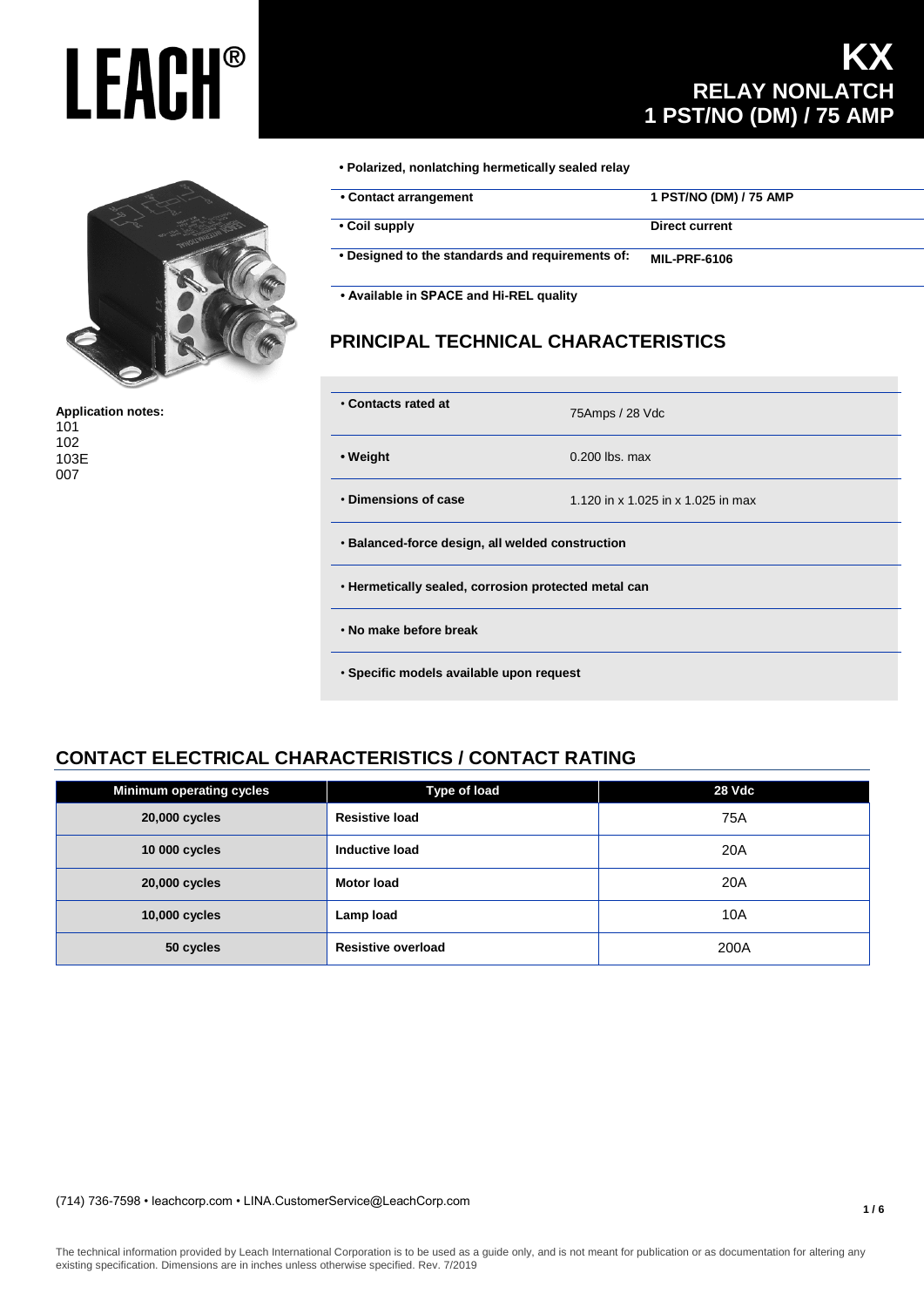### **COIL CHARACTERISTICS (Vdc)**

| <b>CODE</b>                                                             | A              | в     | C   | M   | N              | R     | V   |
|-------------------------------------------------------------------------|----------------|-------|-----|-----|----------------|-------|-----|
| <b>Nominal operating voltage</b>                                        | 28             | 12    | 6   | 48  | 28             | 12    | 6   |
| Maximum operating voltage at +125°C                                     | 29             | 14.5  | 7.3 | 50  | 29             | 14.5  | 7.3 |
| Maximum pickup voltage                                                  |                |       |     |     |                |       |     |
| - Cold coil at +125° C                                                  | 20             | 9     | 4.5 | 36  | 25             | 9     | 4.5 |
| - During high temp test at +125° C                                      | 22.5           | 9.9   | 5   | 38  | 22.5           | 9.9   | 5   |
| - During continuous current test at +125° C                             | 25             | 11.25 | 5.7 | 42  | 25             | 11.25 | 5.7 |
| - Drop-out voltage (Maximum)                                            | $\overline{7}$ | 4.5   | 2.5 | 14  | $\overline{7}$ | 4.5   | 2.5 |
| Coil resistance $\Omega$ ±10% +25° C except types "C" and "V"+20%, -10% | 290            | 70    | 18  | 890 | 290            | 70    | 18  |

### **GENERAL CHARACTERISTICS**

| Temperature range                                      | $-70^{\circ}$ C à $+125^{\circ}$ C              |  |  |  |
|--------------------------------------------------------|-------------------------------------------------|--|--|--|
| Dielectric strength at sea level all points            |                                                 |  |  |  |
| - All circuits to ground and circuit to circuit        | 1250 Vrms / 50 Hz                               |  |  |  |
| - Coil to ground                                       | 1000 Vrms / 50 Hz                               |  |  |  |
| Dielectric strength at altitude 25.000 m (all points)  | 500 Vrms / 50Hz<br>(500 Vrms gasket compressed) |  |  |  |
| <b>Insulation resistance</b>                           |                                                 |  |  |  |
| - Initial (500 Vdc)                                    | 100 M $\Omega$ min                              |  |  |  |
| - After environmental tests (500 Vdc)                  | 50 M $\Omega$ min                               |  |  |  |
| Sinusoidal vibration (A and D mounting)                | 0.12" DA / 10 to 57 Hz<br>20G / 57 to 2000 Hz   |  |  |  |
| Random vibration according to MIL-STD 202 methode 214  | 1E (0.2G2/Hz, 50 to 2000 Hz)                    |  |  |  |
| Mechanical shock (A et D mounting)                     | 50G / 11 ms                                     |  |  |  |
| Maximum contact opening time under vibration and shock | $10 \mu$ sec                                    |  |  |  |
| Operate time at nominal voltage                        | 15 ms max                                       |  |  |  |
| Release time at nominal voltage                        | 15ms max                                        |  |  |  |
| Contact make bounce at nominal voltage                 | 1 <sub>ms max</sub>                             |  |  |  |
| Contact release break bounce                           | $0.5$ ms max                                    |  |  |  |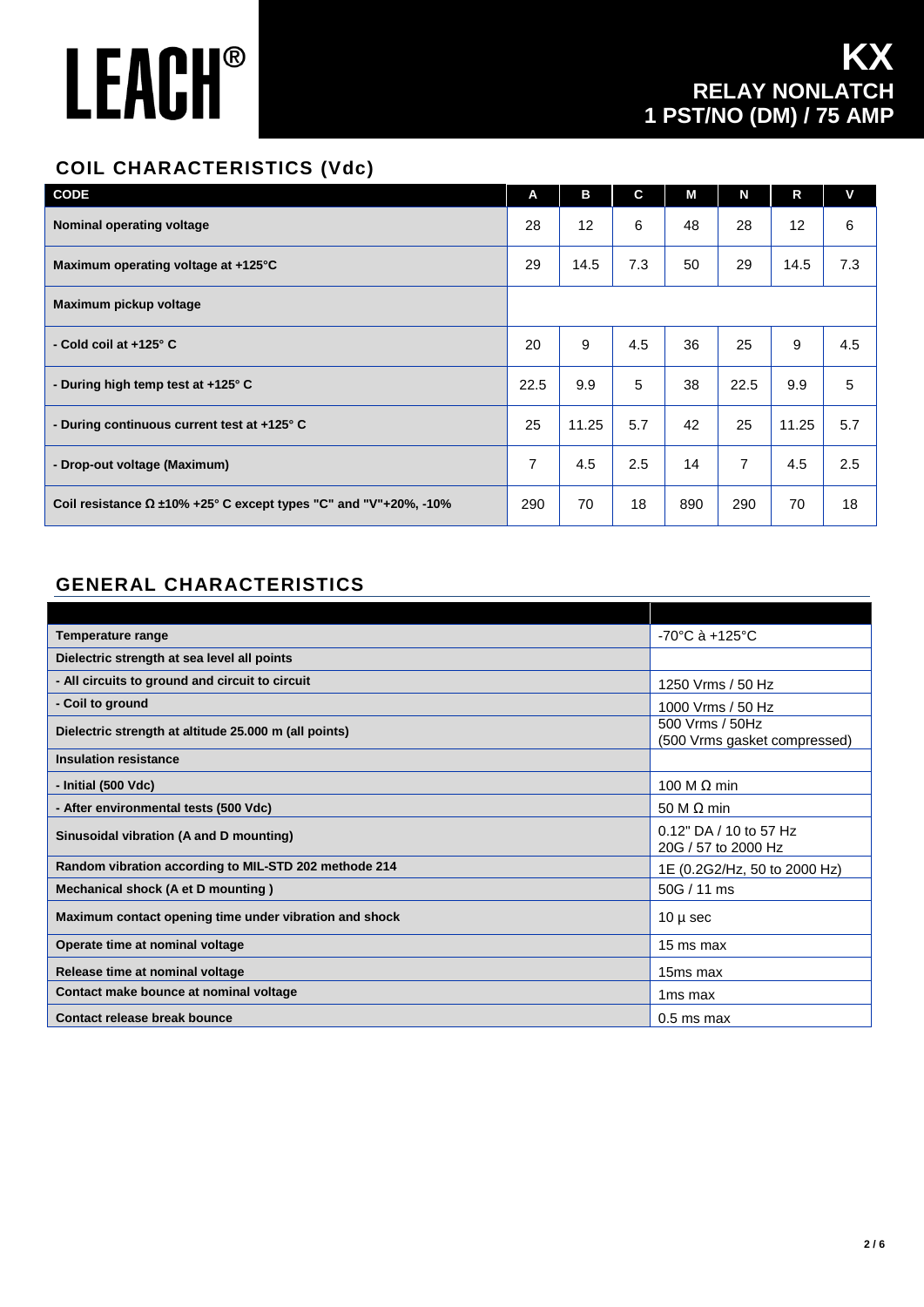### **KX RELAY NONLATCH 1 PST/NO (DM) / 75 AMP**

Dimensions in inches Tolerances, unless otherwise specified, ±0.1inch

#### **MOUNTING STYLES**

## **MOUNTING STYLE X**





VIEW A - A



## **MOUNTING STYLE U**

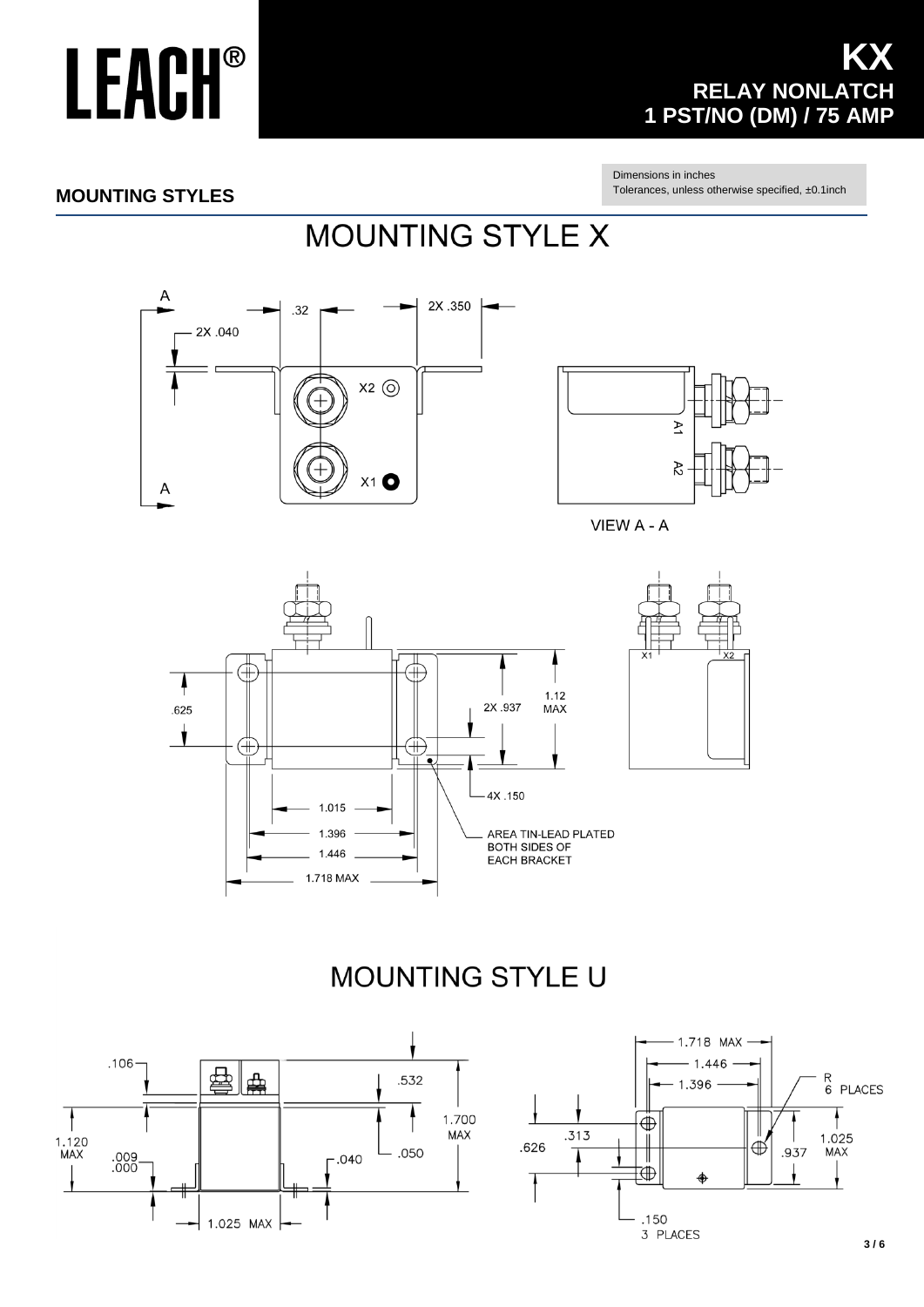#### **MOUNTING STYLES**

## MOUNTING STYLE D

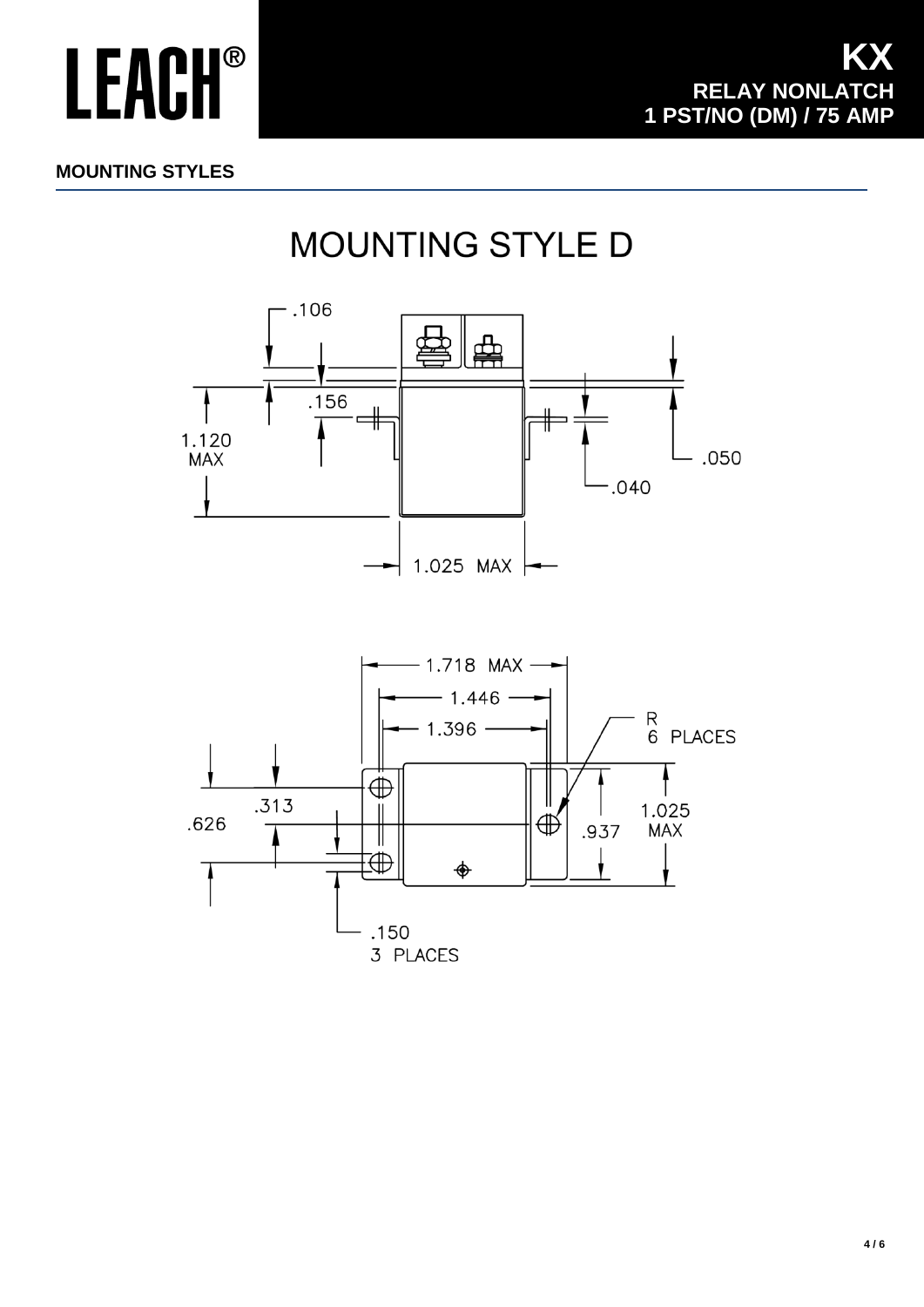#### **TERMINAL TYPES**